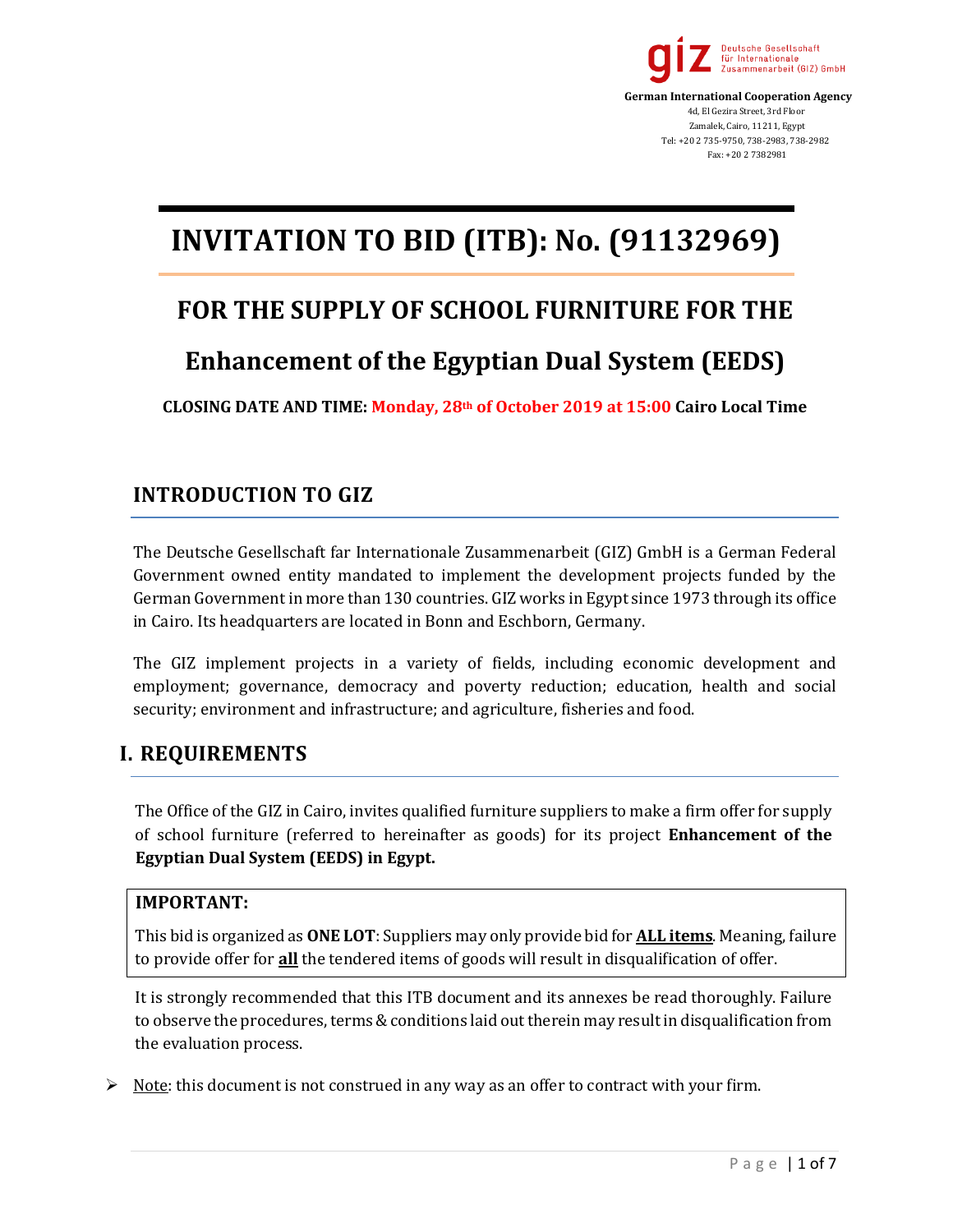# **II. BIDDING INFORMATION**

## **1. ITB DOCUMENTS:**

The following annexes form integral part of this Invitation to Bid:

| Annex A: | List of items and specifications of "goods" required |
|----------|------------------------------------------------------|
| Annex B: | Financial proposal template                          |
| Annex C: | Vendor registration form                             |

## **2. REQUESTS FOR CLARIFICATION:**

Bidders who request clarification in respect of this ITB are invited to attend a session held at the GIZ Office at 4d Al-Gezira Street, 2nd floor, Zamalek, Cairo on **Tuesday, 22nd of October 2019 from 11:00 – 12:00 Cairo Local Time** to address these enquiries for information.

#### **3. YOUR OFFER:**

- Your offer shall be prepared in English
- Your offer shall comprise the following THREE sets of documents:
	- A. Technical offer
	- B. Financial offer
	- C. Prequalification documents (Legal documents)

#### **IMPORTANT:**

YOU MUST SUBMIT SEPARATE TECHNICAL PROPOSAL, FINANCIAL PROPOSAL AND PREQUALIFICATION DOCUMENTS.

#### **3.1 CONTENT OF TECHNICAL OFFER:**

- **No pricing information should be included in the Technical offer**. Failure to comply may risk disqualification. The technical offer should contain all information required.
- The technical specifications details of the goods requested by GIZ can be found in **Annex A.**
- Your technical offer should clearly state whether or not the goods you are offering are fully conforming to the product specifications given. Clearly state and disclose any discrepancies with the specifications given.
- The following details shall also be provided in the Technical Offer:
	- o **Delivery Capacity:** The bidder shall state in-stock quantity and delivery time.
	- o **Warranty:** The bid shall include defects and liability period with terms of warranty. The warranty period of the supplied goods shall not be less than one year.
	- o **Alternative Products:** If you have an alternative product(s) that fulfill the same function or provide better performance in terms of specifications, quality, cost-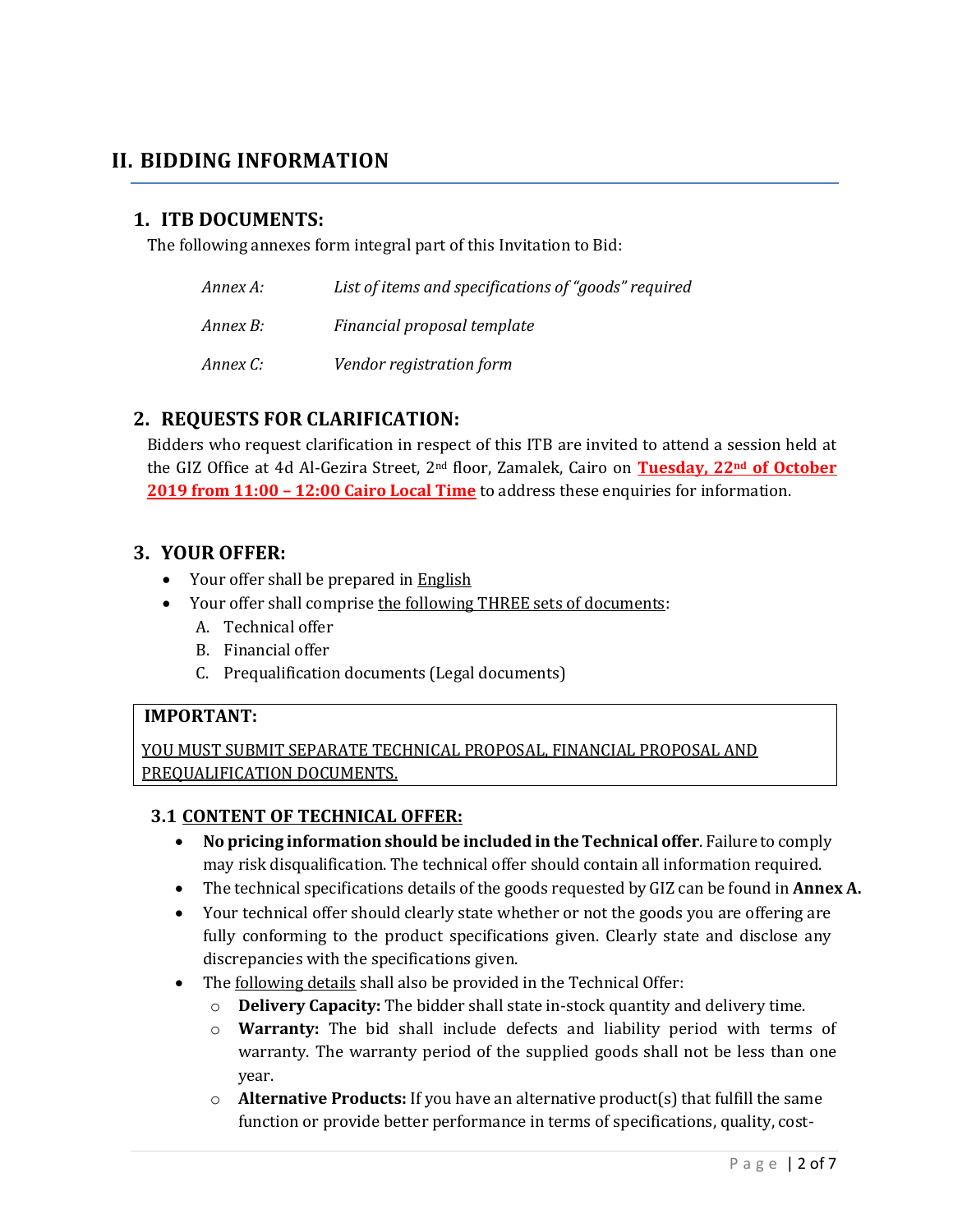effectiveness, environmental impact… etc., we would like to ask you to include them in a separate offer, in addition to the offer for the standard items requested.

### **IMPORTANT:**

Supplier must submit the bid for **ALL** the goods items stated in Annex A, including the installation and configuration. ANY missing item in submitted offer will result to **disqualification** of the whole offer.

#### **3.2 CONTENT OF FINANCIAL OFFER**

- The financial offer must contain an overall offer in EGYPTIAN POUNDS (EGP).
- Bidder must use Annex B format for financial offer submission.
- The following details shall be provided for each item:
	- o **Unit costs:** the bidder shall quote the unit price including cost of delivery, installation and configuration.
	- o **Total Cost** for all required items. Failure to comply with this condition will result in disqualification of offer.
- You are requested to hold your offer valid at least for 45 days from the deadline for submission. GIZ will make its best effort to select a company within this period.
- The cost of preparing a bid and of negotiating a contract, including any related travel, is not reimbursable nor can it be included as a direct cost of the financial proposal.

### **IMPORTANT:**

**GIZ – EEDS** project is **NOT EXEMPTED** of **Value Added Tax (VAT)** and **customs duties.** With this regard, price has to be given **WITH "VAT".** 

#### **3.3 CONTENT OF PREQUALIFICATION ENVELOPE**

New bidders, who did not receive purchase orders from the GIZ in the past year, are required to provide the following documents / details:

- **Similar Experience:** If available, the bidder shall submit a list of experiences in supplying similar goods to the ones requested in this ITB to similar organizations in size and scope of work to that of GIZ.
- **Copies of related purchase orders and their invoices are to be included as evidence of such experience.**
- **Vendor Registration Form:** If your company has not received a purchase order in the past year from GIZ, you should complete, sign and submit with your technical proposal the Vendor Registration Form **(Annex C).**

In addition to the above, Legal Documents: All bidders shall provide copies of the following legal documents:

- Company valid record in the companies' registry;
- Income Tax Certificate, including the last tax filing;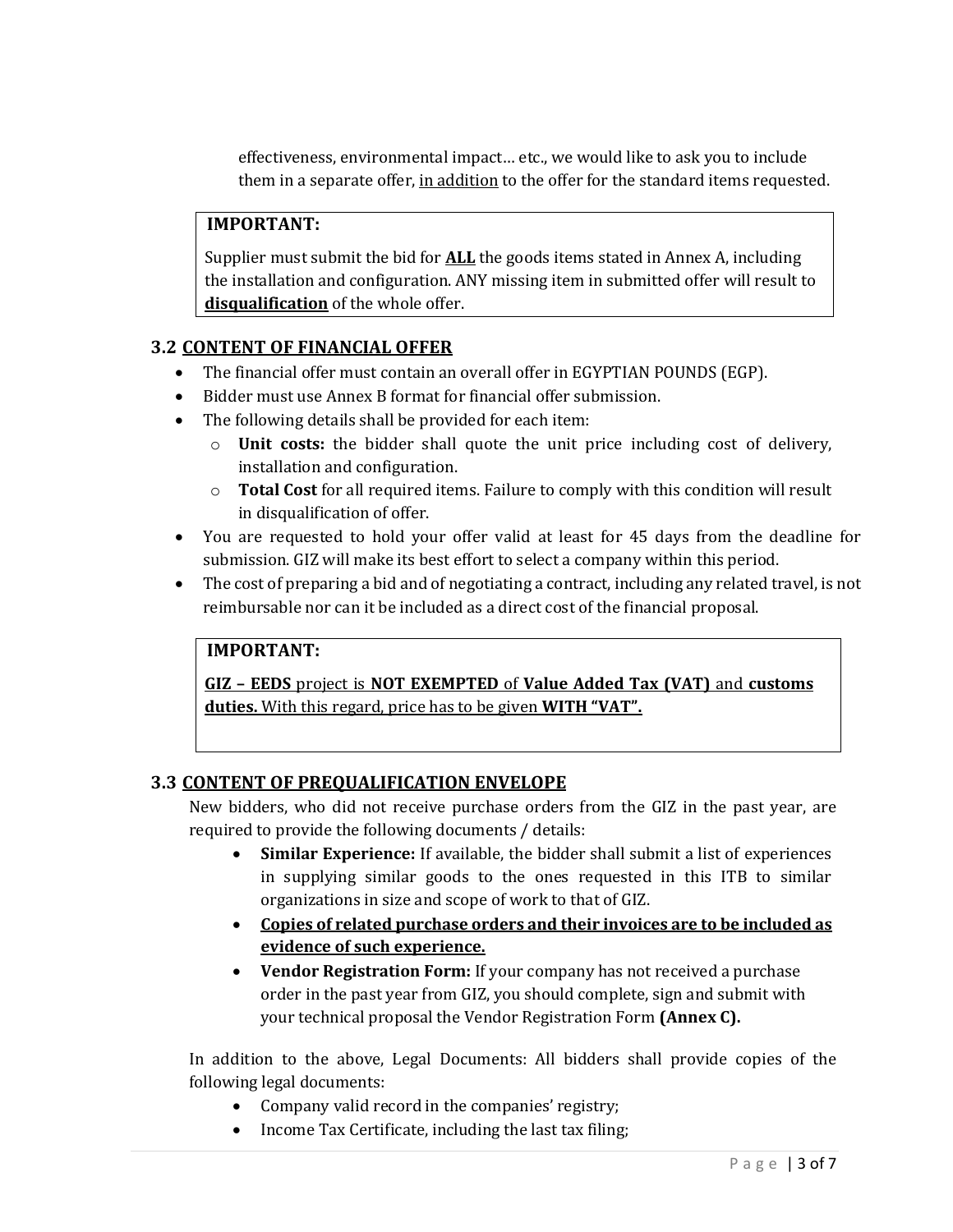- VAT Tax registration certificate;
- Copies of purchase orders put by similar/other organizations with the bidder as evidence of bidder's experience.
- Vendor Registration Form (Annex C)

## **Failure to submit the above documents may result in disqualification of proposal or incompetence to pass the technical evaluation.**

# **III. BID EVALUATION**

Evaluation will be done on three stages:

**1. Pre-qualification assessment of business capabilities and data validation** Suppliers who provide legal documents and evidence of business capabilities will compete for the next stage of technical evaluation

# **2. Technical Evaluation**

- A bid is technically accepted if it includes all the required items according to or higher than the specifications provided in Annex A.
- A proposal MUST be technically accepted to be included in the financial evaluation.

# **3. Financial Evaluation**

- Passing both the prequalification assessment and the technical evaluation is mandatory to be included in the financial evaluation.
- The contract will be awarded to the financial proposal of the **lowest cost among the technically accepted bids.**

# **IV. SUBMISSION OF BID**

The proposals must bear your official letter head, clearly identifying your company. The proposal documents are to be submitted in sealed and stamped envelopes.

Your Bid should comprise the following:

# **1. The Pre-Qualification Documents:**

The "Vendor Registration Form" (Annex C) for all companies. In case your company did not receive purchase orders from the GIZ in the past year, your company's legal documents – as stated above, and purchase orders with invoices received from similar organizations indicating previous experience should be attached.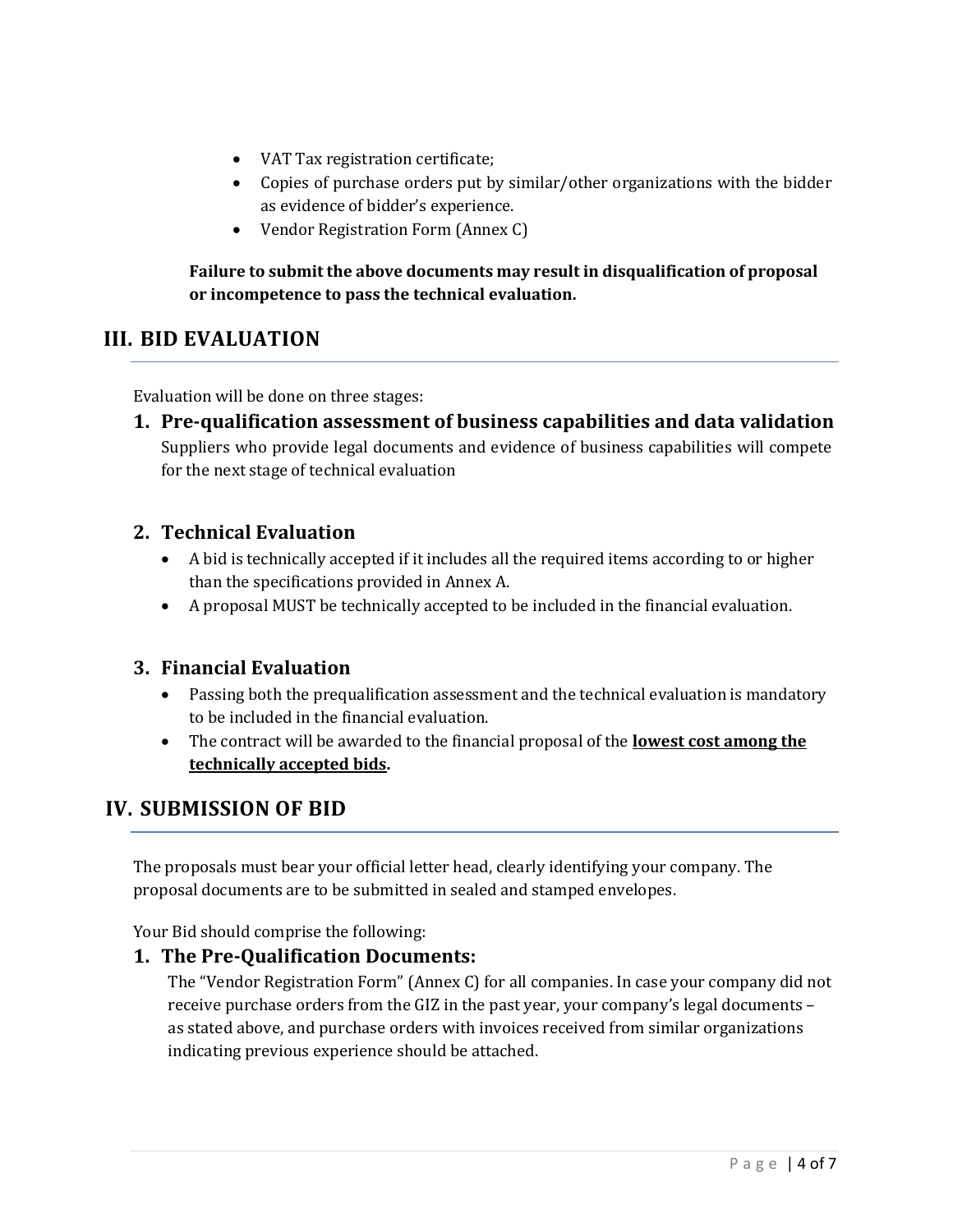# **2. The Technical Offer:**

Please submit both hard and soft copies.

## **3. The Financial Offer:**

Please indicate your prices in **EGYPTIAN POUNDS (EGP)**. Please be advised that GIZ **EEDS** project is **NOT EXEMPTED** from Value Added Tax and customs duties: Please submit your price offer **WITH "VAT".**

The technical proposal, financial proposal and pre-qualification are to be sent in **separate sealed envelopes** indicating the name (**Financial** / **Technical** / **Pre-qualifications**) on each of them and clearly stating on each envelope the ITB reference number (**PO 91132969**), the three envelops should be put in a bigger envelop **with the ITB reference number on it**, as well. Failure to do so may result in disqualification.

# **Deadline: Monday, 28th of October 2019 at 15:00 Cairo Local Time**

Submission shall be made to:

The Procurement Department GIZ Cairo Office 4D, El-Gezira Street Zamalek, Cairo, 11211

#### **IMPORTANT:**

Bids are to be submitted accompanied by **a Letter of Guarantee (LoG)** or **Draft Check** in the amount of **EGP 20,000** (twenty thousand Egyptian Pounds). The LoG should be valid for a period of not less than two months.

Please issue the Letter of Guarantee in the name of:

#### **"Deutsche Gesellschaft Für Internationale Zusammenarbeit"**

4D, El Gezira Str., 2nd Floor El Zamalek, 11211 Cairo Egypt

And kindly indicate the following details on the LoG: Invitation to Bid (ITB): No. 15.2156.6-001.00 / 91132969 Enhancement of the Egyptian Dual System (EEDS) in Egypt

## **BIDDERS MUST SUBMIT THE LETTER OF GUARANTEE OR DRAFT CHEQUE "BY HAND" TO GIZ OFFICER AGAINST A DELIVERY RECEIPT AND/OR SIGNATURE.**

**PLEASE DO NOT PUT THE LETTER OF GUARANTEE OR DRAFT CHEQUE INSIDE THE BID ENVELOPE.**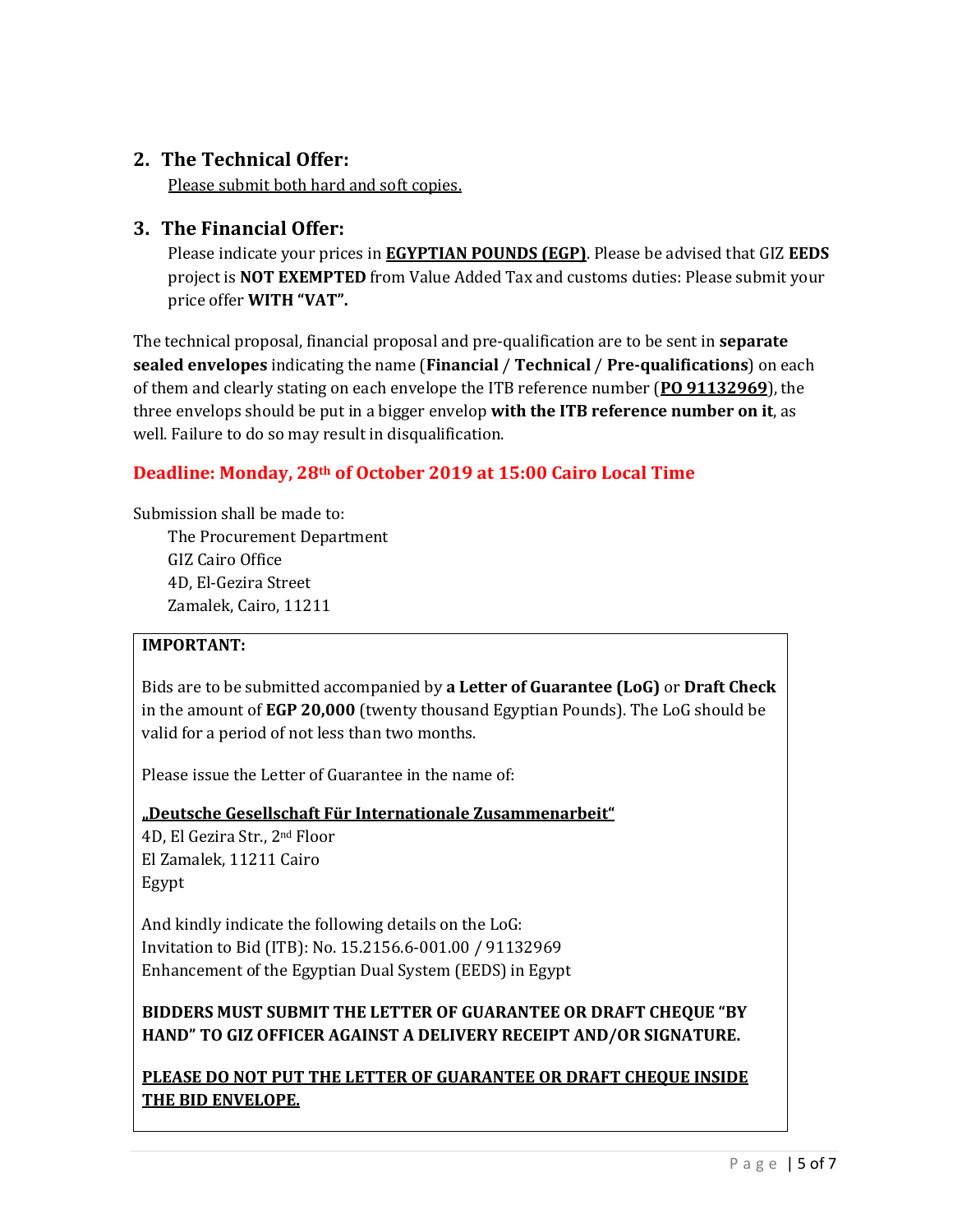#### **IMPORTANT:**

- Any proposal received after this date or sent to another GIZ address may be rejected.
- It is your responsibility to verify that your proposal has been received in good order and before the deadline.
- The "Financial" Offer will only be opened for evaluation if the supplier's "Technical" bid has been accepted.
- GIZ will not be responsible for locating or securing any information that is not identified in the proposal. Accordingly, to ensure that sufficient information is available, the supplier/provider shall furnish, as part of the technical proposal, any descriptive material such as extracts, descriptions, and other necessary information it deems would enhance the comprehension of its offer.

# **V. SUPPLIER REGISTRATION**

The qualified suppliers will be added to the GIZ Vendor Database after investigation of suitability based on the submitted Vendor Registration Form and supporting documents. The investigation involves consideration of several factors such as:

- Financial standing,
- Core business,
- Track record,
- Contract capacity.

This will be followed later by performance evaluation as a supplier such as:

- Random / periodic testing of the supplier's products,
- Ability to respond quickly to Agency's needs,
- Timely delivery,
- Reliability of products and services.

# **VI. BID ACCEPTANCE**

- GIZ reserves the right to accept the whole or part of your bid.
- GIZ may at its discretion increase or decrease the proposed content when awarding the contract and would not expect a significant variation of the rate submitted. Any such increase or decrease would be negotiated with the successful bidder as part of the finalization of the Purchase Orders for Goods.
- GIZ may, at its discretion, extend the deadline for the submission of bids, by notifying all prospective suppliers in writing. The extension of the deadline may accompany a modification of the solicitation documents prepared by GIZ at its own initiative or in response to a clarification requested by a prospective supplier.